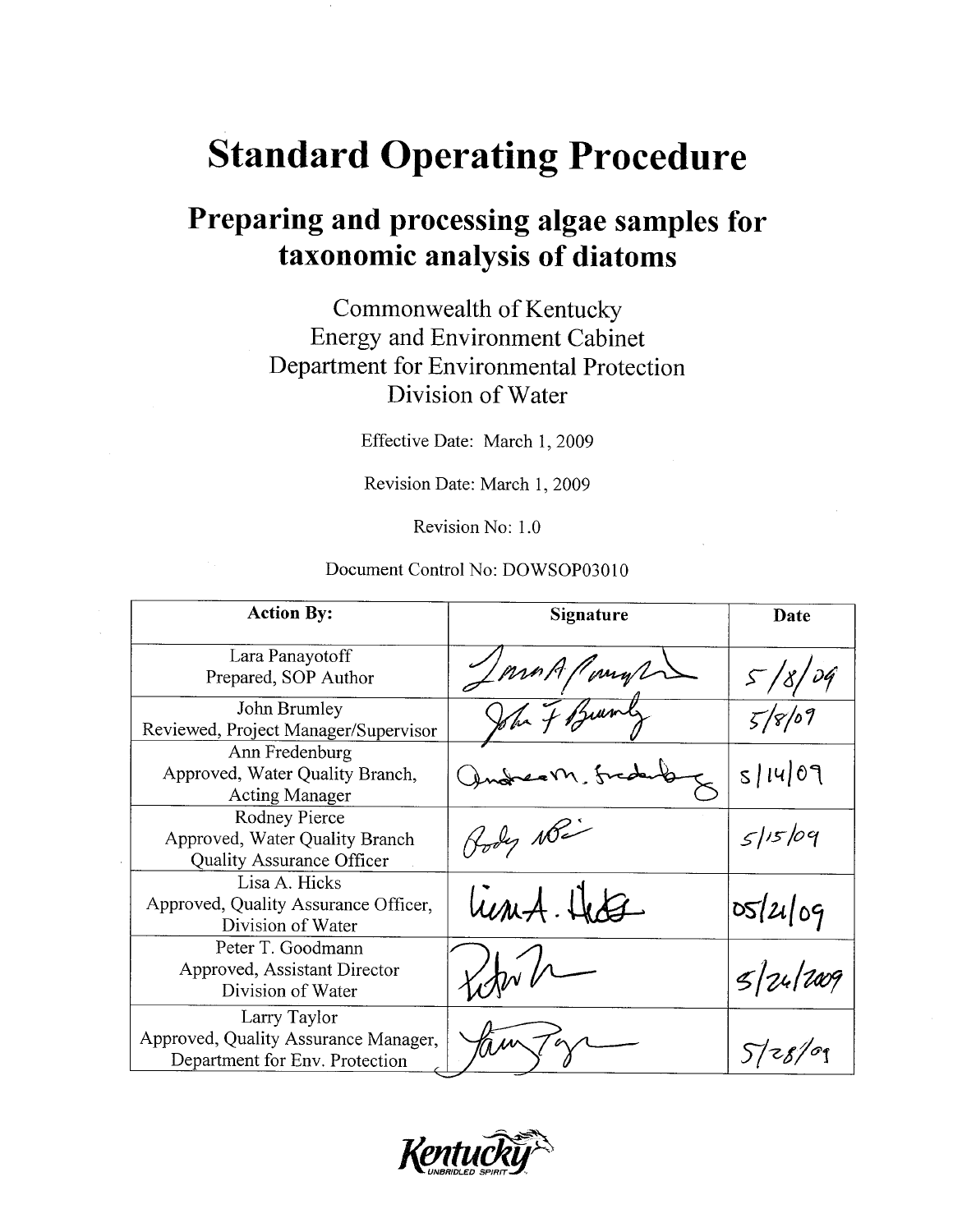#### Document Revision History

| Date of Revision | Page(s) Revised | <b>Revision Explanation</b>                                                                                                                                                                                |
|------------------|-----------------|------------------------------------------------------------------------------------------------------------------------------------------------------------------------------------------------------------|
| 3/1/2009         | All             | Extracted from "Methods for<br>Assessing Biological Integrity of<br>Surface Waters in Kentucky,<br>February 2008, Revision $3^{11}$ , Section<br>6: Algae with reformatting and<br>revisions to procedures |
|                  |                 |                                                                                                                                                                                                            |
|                  |                 |                                                                                                                                                                                                            |
|                  |                 |                                                                                                                                                                                                            |
|                  |                 |                                                                                                                                                                                                            |
|                  |                 |                                                                                                                                                                                                            |
|                  |                 |                                                                                                                                                                                                            |
|                  |                 |                                                                                                                                                                                                            |
|                  |                 |                                                                                                                                                                                                            |
|                  |                 |                                                                                                                                                                                                            |
|                  |                 |                                                                                                                                                                                                            |
|                  |                 |                                                                                                                                                                                                            |
|                  |                 |                                                                                                                                                                                                            |
|                  |                 |                                                                                                                                                                                                            |

**Suggested Citation**: Kentucky Division of Water (KDOW). 2009. Preparing and processing algae samples for taxonomic analysis of diatoms. Version 1.0. Kentucky Department for Environmental Protection, Division of Water, Frankfort, Kentucky.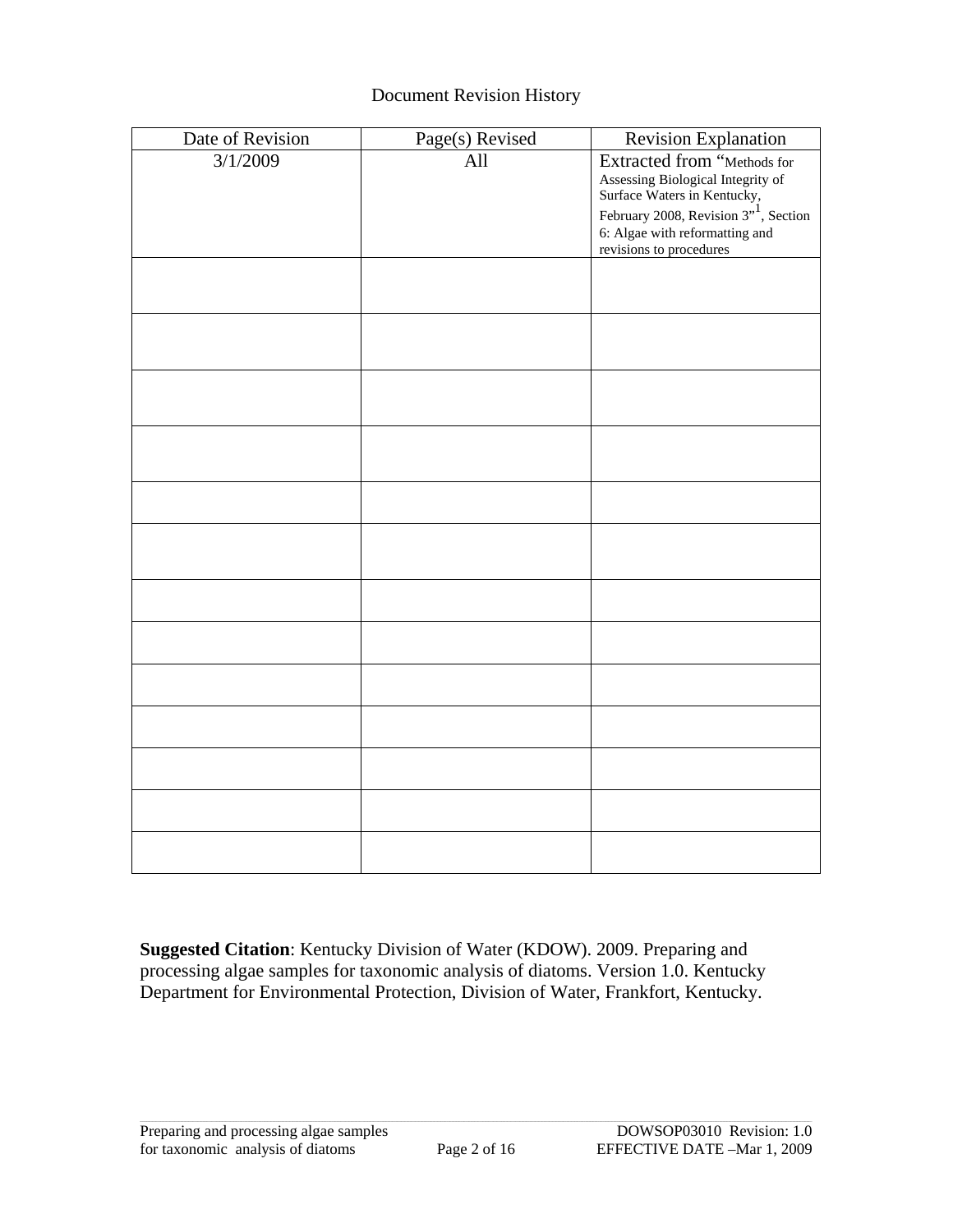#### **TABLE OF CONTENTS**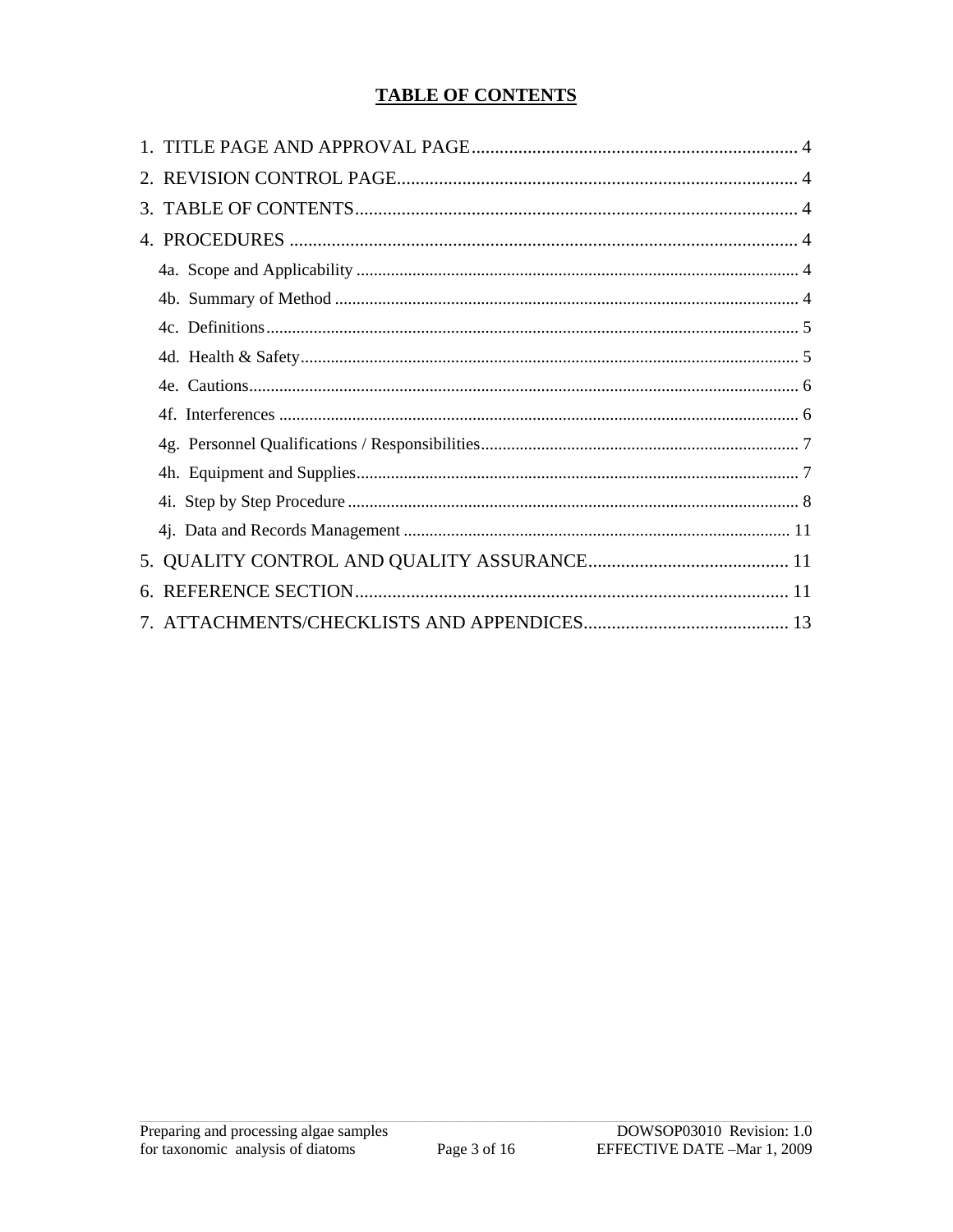#### <span id="page-3-0"></span>**1. TITLE PAGE AND APPROVAL PAGE**

see page 1

#### **2. REVISION CONTROL PAGE**

see page 2

#### **3. TABLE OF CONTENTS**

see page 3

#### **4. PROCEDURES**

#### **4a. Scope and Applicability**

This SOP describes the method for preparing periphyton (attached algae) or phytoplankton (suspended algae) samples for taxonomic identification of diatoms. Procedures are performed by the Monitoring Section of the Water Quality Branch (WQB). Most samples come from bioassessment programs in WQB, and have been collected using the methods outlined in the SOP "Collection methods for benthic algae in wadeable streams"<sup>2</sup>, however, the procedures listed below are applicable to samples collected using any collection method. Routine samples are usually from periphyton and are not quantitative (i.e. there is not a known sample area to which sample results will be extrapolated), but the procedures outlined here can be used for quantitative periphyton samples and for phytoplankton samples using extra steps identified for those purposes.

This SOP pertains to samples that have been received in the Division of Water (DOW) Biological Laboratory and logged into the WQB sample tracking system (see SOP "EDAS data entry and biological data management"<sup>3</sup>), and placed in the Algae Lab refrigerator for temporary storage. This SOP covers sample handing after samples have been received in the Algae Lab, through preparation of permanent diatom mounts that are ready to be identified by a taxonomic analysts.

Procedures involved in performing diatom taxonomic identifications are discussed in the SOP "Diatom sample taxonomic identifications"4 .

Analyses of non-diatom algae are not routinely performed, but procedures for preparing and identifying samples for taxonomic identification of non-diatom algae can be found in the SOP "Methods for Assessing Biological Integrity of Surface Waters in Kentucky, February 2008, Revision  $3''$ <sup>1</sup>, Section 6A.2.4.2.1.

#### **4b. Summary of Method**

A subsample is taken from the collected sample and treated with strong acid to oxidize organic material, leaving behind the siliceous diatom frustules. An aliquot of this cleaned diatom material is dried onto a coverglass which is then mounted onto a microscope slide with a high refractive index resin.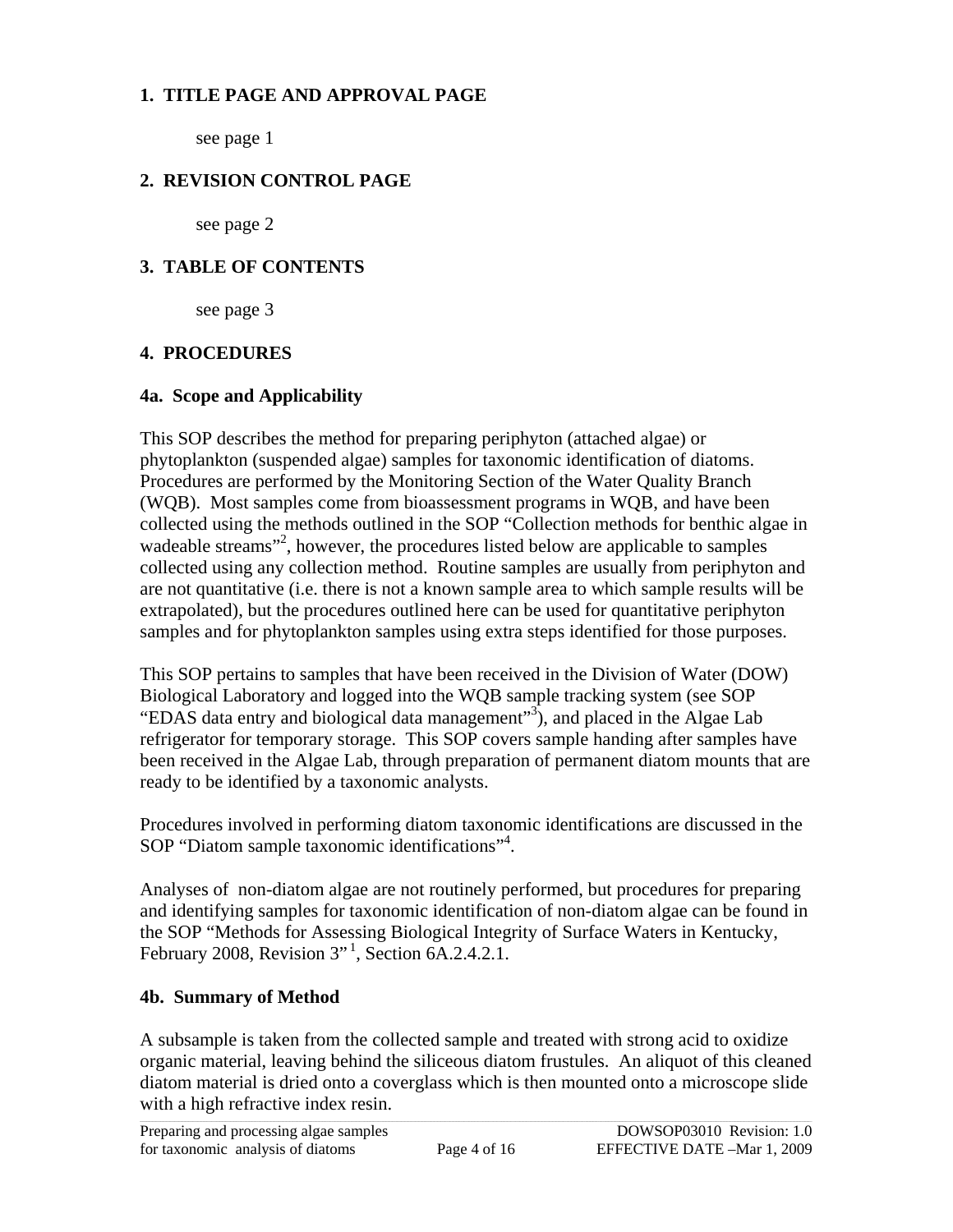<span id="page-4-0"></span>For quantitative periphyton samples, the total sample volume is recorded before the subsample is taken, and the subsample amount is carefully measured. For phytoplankton samples, the sample is settled to concentrate it prior to subsampling as with quantitative samples.

The oxidation procedure follows methods described in the manual "Rapid bioassessment protocols for use in streams and wadeable rivers, Chapter 6<sup>75</sup>.

#### **4c. Definitions and Acronyms**

Acronyms:

DEP Department for Environmental Protection DOW Division of Water MSDS Material Safety Data Sheets WQB Water Quality Branch

#### Definitions:

*periphyton* – material adhering to benthic substrates; here, it refers to the algal component.

*qualitative sample* – a sample collected from composited aliquots from multiple or single habitats with no defined sample area (see SOP "Collection methods for benthic algae"). *quantitative sample* – a sample collected from a known area of substrate, and for which the total cell (or unit) density per unit area will need to be calculated. The processing of quantitative samples requires tracking of sample, subsample, and aliquot volumes. *phytoplankton sample* – a sample of a defined volume of the water column; these samples typically have low cell densities and so must be concentrated or settled prior to processing and identification; if the water column is sampled with a plankton net, the sample can be treated like a periphyton sample.

*cleaned diatom material* – the subsample that has been through the digestion process and is ready to be mounted onto a microscope slide.

#### **4d. Health & Safety**

Procedures involve hazardous chemicals, and hot glassware and equipment. Do not perform these procedures without fully understanding hazards and appropriate personal protection equipment. Inattention to safety procedures could result in burns to skin, eyes, and respiratory system, damage to internal organs, contact with known carcinogens and teratogens, and fire. Material Safety Data Sheets (MSDS) for all chemicals involved in these procedures are kept in the DOW biological laboratory for reference. These procedures must be performed in a laboratory equipped with a chemical fume hood, an eyewash station, and a safety shower. All accidents must be reported to the Monitoring Section Supervisor. For life threatening emergencies, call 9-911 from any phone in the DOW laboratory. For release or spills of hazardous materials, evacuate the area and immediately contact the following the Environmental Response Coordinator (ERT Supervisor) at 564-2380 (4-2380).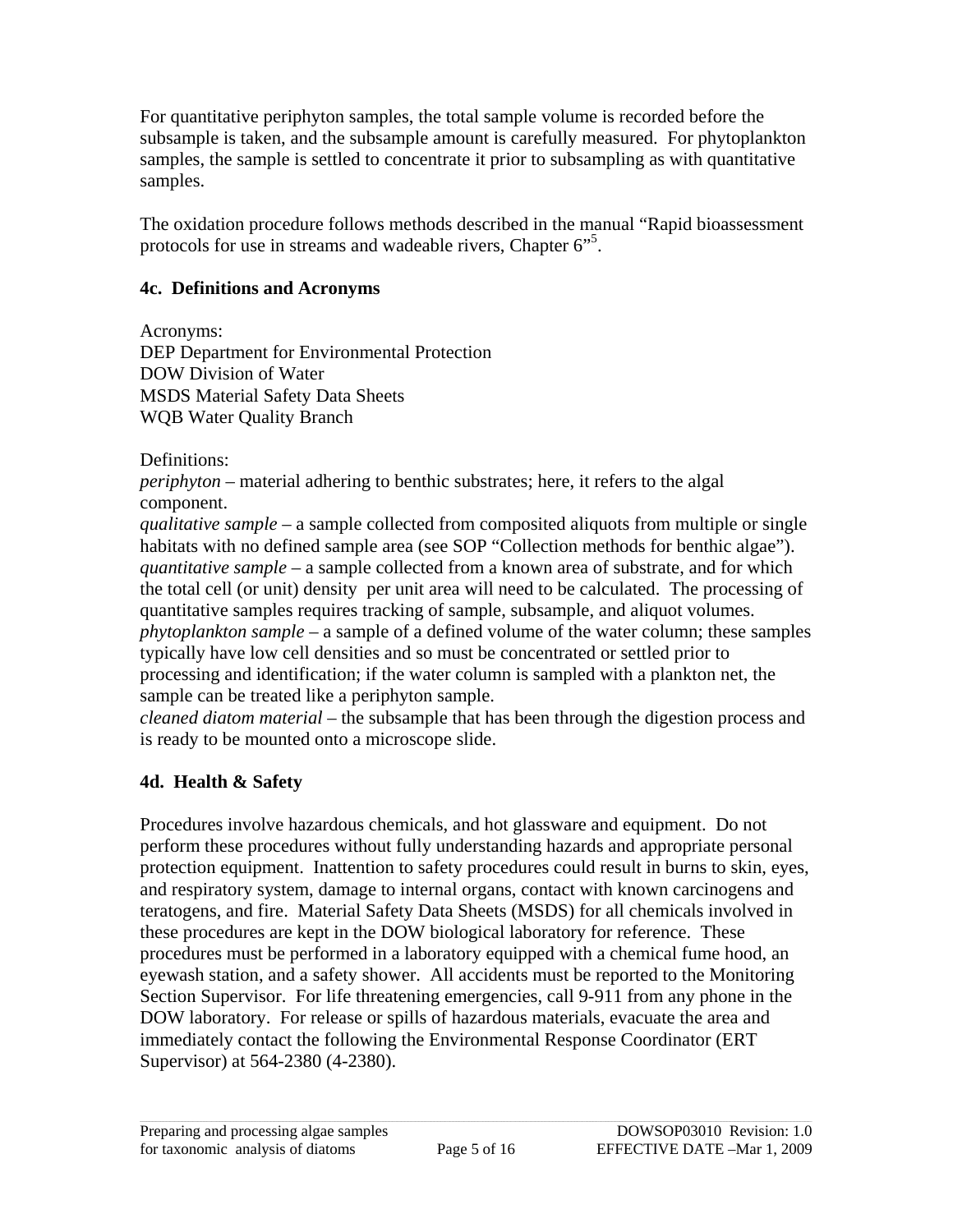<span id="page-5-0"></span>Disposal of wastes generated from these procedures must follow DEP's chemical hygiene plan or instructions from the Monitoring Section Supervisor.

Nitric acid: Nitric acid is used in the diatom subsample digestion procedure, and has the potential to splash onto skin. Nitric acid is a strong acid and oxidizer, and produces hazardous fumes. Gloves and chemical splash goggles are required when transferring nitric acid to beakers, when performing water rinses of digested samples, and any other time that nitric acid is handled. All use of nitric acid must be conducted in an operating fume hood.

Formalin: Samples from the field are usually preserved with formalin  $(-1-2\%)$  or must be preserved upon receipt. Gloves chemical splash goggles are required when handling preserved samples. Preserving and subsampling steps must be performed in a fume hood.

Glass: Glassware, coverglass, and microscope slides should be handled with care. Broken glassware, used coverglass, and microscope slides do not go into the regular trash, but must be disposed of in a secure and sturdy container before taking to the dumpster.

Toluene: Toluene is used to prepare the Naphrax mountant. When the mountant is heated in the slide preparation process, it releases toluene fumes. All use of toluene must be conducted in the fume hood. Keep toluene away from sources of ignition and flames.

Dusts: Removal of excess mounting medium from prepared slides may create irritating dusts. Wear a dust mask while performing this task.

Hot items: Beakers and microscope slides heated on the hotplate during sample digestion and coverglass mounting will be hot. Wear hot mitts when handling beakers and handle microscope slides by unheated edge.

#### **4e. Cautions**

Handle glassware with care to avoid breakage.

Do not leave samples unattended when heating beakers on a hotplate.

Take special care to keep beaker and slide numbers with corresponding sample information during entire sample process.

With quantitative samples, take care to ensure accurate measurements of subsamples and aliquots.

#### **4f. Interferences**

Sample degradation: Improper preservation of samples may lead to decomposition of the algal cells and/or continued growth in the sample container. Check sample preservation upon sample receipt. Samples free of large clumps of macroalgae and plants are sufficiently preserved with ~2% formalin. Samples with clumps may require greater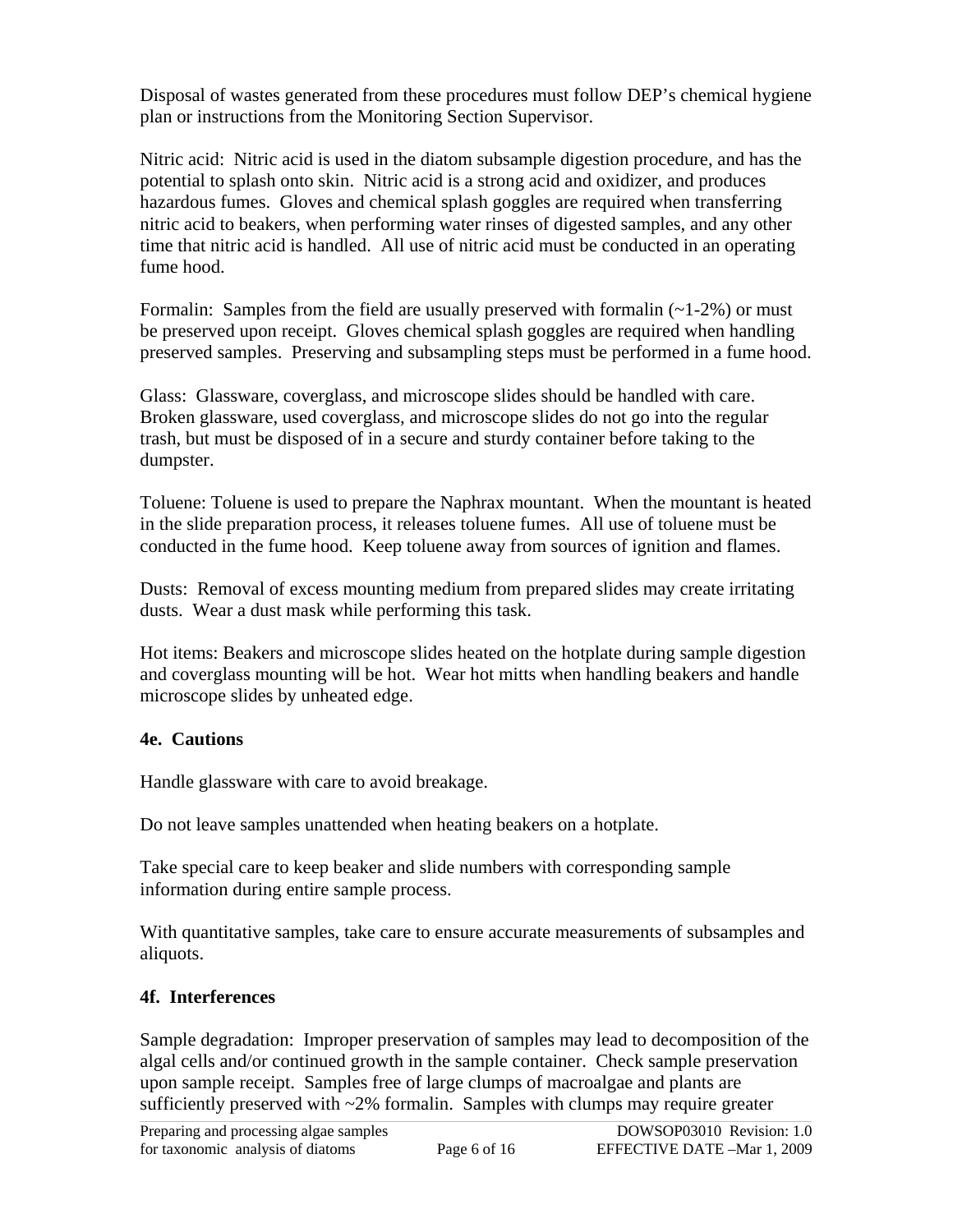<span id="page-6-0"></span>concentrations. All samples should be refrigerated during storage to further reduce degradation.

Contamination and cross-contamination: Because algal cells are microscopic, the potential for contamination of glassware and sample storage containers is great. Glassware must be cleaned thoroughly with a high quality laboratory cleanser and hot water. Glassware and containers must be stored with lids on, in cabinets, or wrapped, to minimize settling of airborne particles. Any tools used to homogenize samples, remove subsamples, or remove aliquots must be thoroughly cleaned before use and before using on the next sample. Use deionized or distilled water for all sample dilutions, rinses, and for the final rinse when cleaning glassware. When adding acid to samples and when heating on the hotplate, keep beakers separated so possibly spills or spatter will not contaminate adjacent samples.

Uneven dispersion in diatom mounts: Excess vibrations and air movement will adversely affect the even dispersion of diatom frustules when drying onto coverglass. Uneven dispersion will reduce the accuracy of quantitative enumeration, and may interfere with the ability of the analyst to identify specimens. Minimize vibrations and air currents in the preparation room.

#### **4g. Personnel Qualifications / Responsibilities**

Procedures will be performed by personnel trained in this SOP by experienced technical staff. Personnel should have a basic understanding of laboratory safety. Personnel performing these procedures are responsible for fully understanding safety and quality assurance procedures.

#### **4h. Equipment and Supplies**

Quantitative samples quantitative algae sample processing log large volume graduated cylinder large volume (5-10ml) autopipetter and disposable tips

Phytoplankton samples phytoplankton sample processing log 1000mL glass graduated cylinder laboratory plastic film (e.g. Parafilm™)

Diatom Sample Digestion grease pencil diatom processing log sheet chemical fume hood 200 mL tall form beakers (recommended) nitric acid hotplate deionized water vacuum pump or other suction device, with small diameter fittings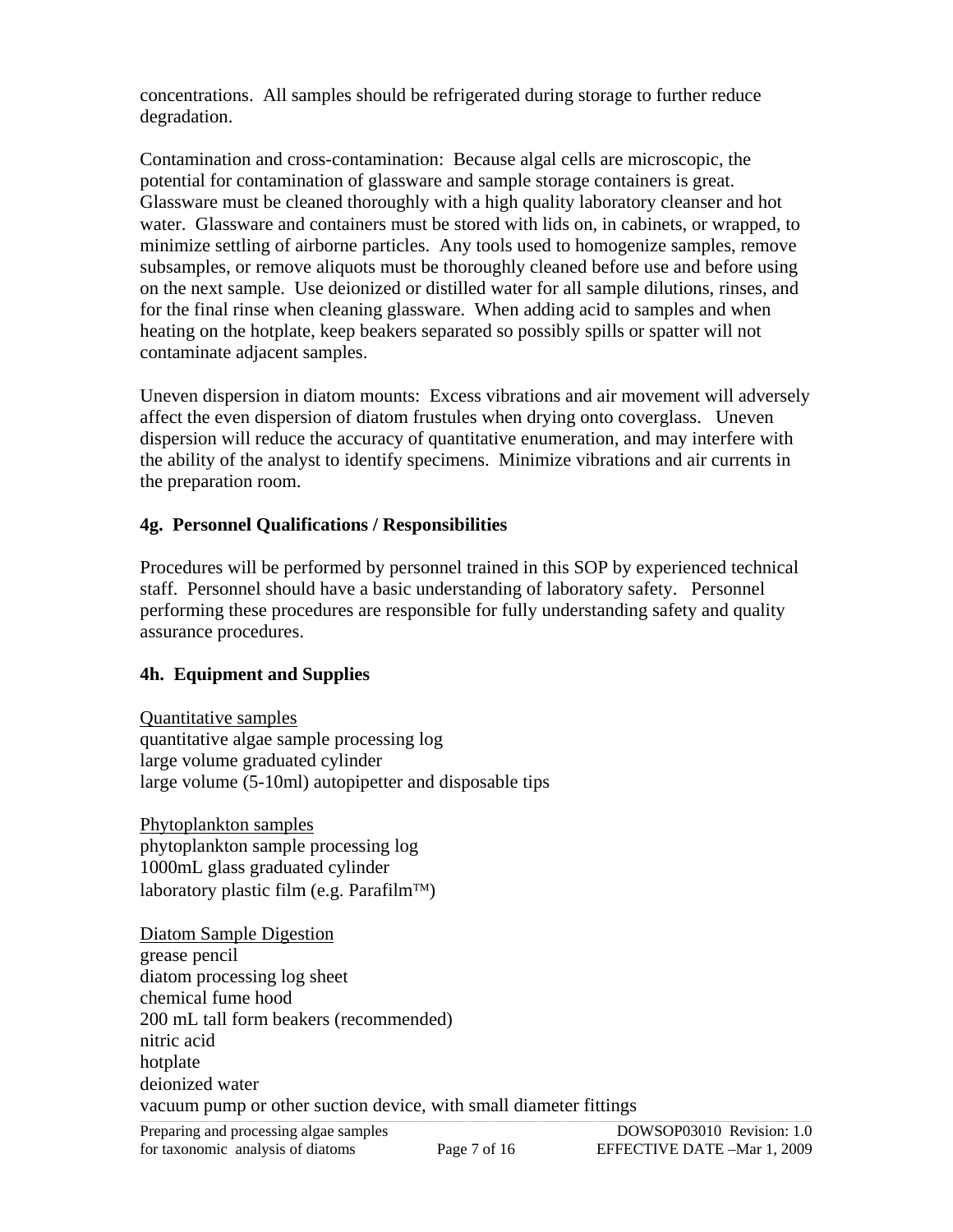<span id="page-7-0"></span>20 mL glass scintillation vials wash bottle with deionized water litmus paper

Diatom Slide Preparation coverglass (no. 1 thickness, 20 x 20 mm), cleaned (see below) 70% Ethanol laboratory wipes (e.g. Kimwipes™) metal drying plate with numbered grid plastic transfer pipette beaker of deionized water glass transfer pipettes, with bulb (or small volume autopipetter – some quantitative samples) hotplate insulated mitts high quality microscope slides Naphrax<sup>™</sup> diatom mountant (or similar), prepared as per manufacturers instructions flat tipped forceps toothpicks razor blades dust mask slide labels (preprinted or hand-written) slide box

#### **4i. Step by Step Procedure**

#### *4i1. Before beginning:*

- 1) generate a hard copy sample processing log (qualitative diatom sample processing log, quanitative diatom sample processing log, or phytoplankton diatom sample processing log; Appendix A) using the WQB sample tracking system, or by transcribing from other sample log or sample submittal form
- 2) review processing log sheet for completeness and compare entries to sample container labels; resolve any discrepancies before starting and note on processing log
- 3) verify that samples have been properly preserved and sample containers are intact; inspect samples and sample tracking log for proper preservation; note any cases of improper preservation or leaking containers on processing log sheet
- 4) assign batch sequence numbers to the set of samples to be processed, and record on processing log sheet; these will be used to label beakers, drying plate grids, and slides during processing

#### *4i2. Preliminary steps for quantitative periphyton samples only*

- 1) transfer entire sample to a graduated cylinder and record total volume on processing log sheet
- 2) return sample to original sample container or transfer to other clean container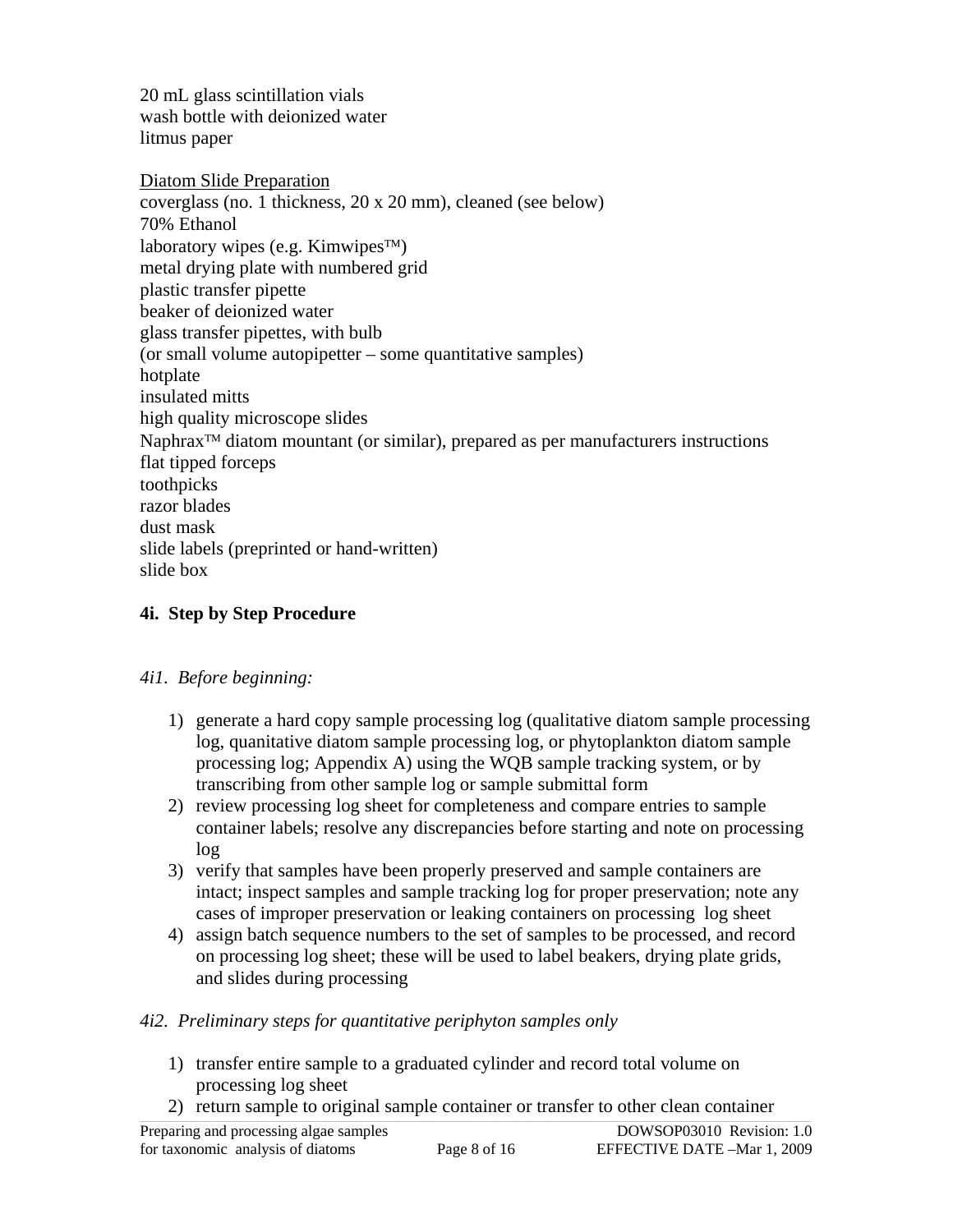- 3) fit a large volume (5-10 ml) autopipetter with a clean tip
- 4) thoroughly mix sample, immediately draw an aliquot and transfer to beaker labeled with batch sequence number; mix sample again before drawing additional aliquots as necessary for the subsample volume desired (Use gloves to handle preserved samples!)
- 5) record total subsample volume on processing log
- 6) proceed to Step 3 under "General procedure for all samples", 4i4.

#### *4i3. Preliminary steps for phytoplankton samples only*

- 1) transfer entire sample to a 1000mL glass graduated cylinder and record total volume on processing log sheet (Use gloves to handle preserved samples)
- 2) Cover top of cylinder with plastic film. Allow sample to settle undisturbed for 2 days.
- 3) Using suction device fitted with small diameter tip, draw off excess water to desired total volume. Record final volume on processing log.
- 4) Subsample as with quantitative algae samples (above, 4i2., step 4 and 5), adding aliquots to a beaker labeled with the batch sequence number. It may be necessary to use the entire sample if cell density is low.
- 5) Record subsample amount on processing log
- 6) proceed to Step 3 under "General procedure for all samples", 4i4.

#### *4i4. General procedure for all samples – nitric acid digestion*

- 1) shake sample well to dislodge cells from debris that may be in the sample bottle; immediately pour off 20-40 mL of sample into a labeled beaker (Use gloves to handle preserved samples)
- 2) record the beaker number on the processing log, next to the sample location
- 3) place beakers containing subsamples on an unheated hotplate under the fume hood
- 4) Wear gloves and chemical splash goggles for the next steps, and work inside the fume hood!
- 5) Transfer an appropriate volume of nitric acid to a clean beaker which can be used to treat a set of several samples.
- 6) Add nitric acid slowly to each sample beaker in an approximately 1:1 ratio of acid to sample.
- 7) Gently heat beakers up to one hour. Note: samples that are relatively free of large particles and organic sediments may not require heating. In these cases, skip heating and allow beakers to sit overnight before proceeding.
- 8) Remove beaker from the hotplate and set aside, but still within the fumehood. Fill beakers with deionized water. Allow to settle undisturbed.
- 9) After settling ~7hr (or at least 1 hr per cm of height), suction off the water column, taking care to not disturb the settled material. Refill with deionized water. Repeat these rinsing steps until the sample is circumneautral, as measure with a clean litmus paper.
- 10) Label a set of glass scintillation vials. Label the lids using a permanent marker, with the following information: Station Number, Stream Name, Collection Date. Affix preprinted vial labels to each, or handwrite a label with the following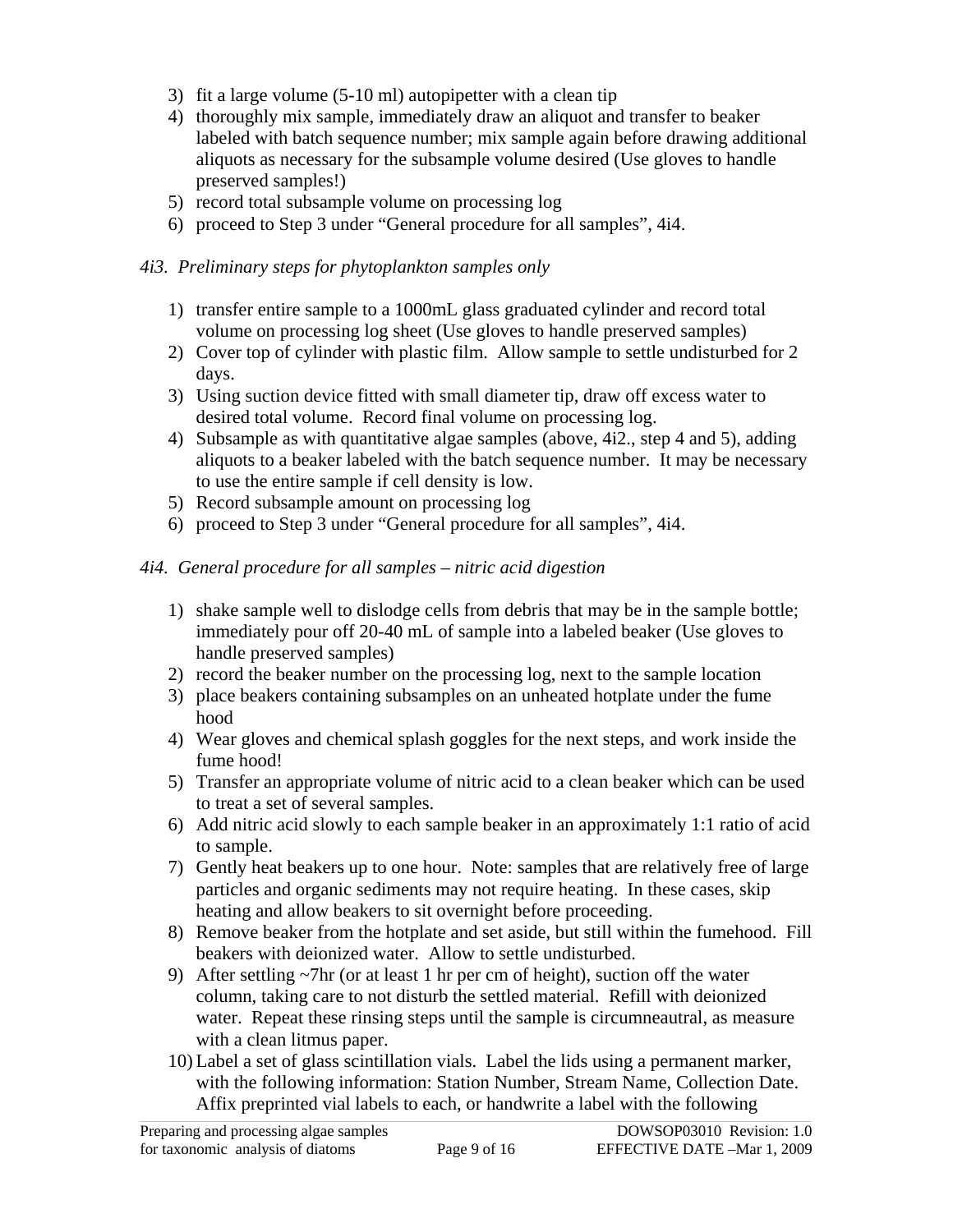minimum information: StationID, Stream Name, Major River Basin, County, Collection Date, Replicate Number, Sample Type.

11) Suction off water column once more, but do not refill. Transfer clean diatom material to a labeled scintillation vial. If the sample is quantitative (including phytoplankton), then wash any material adhering to the beaker walls into the scintillation vial with deionized water from a wash bottle. Bring the total volume of the scintillation vial to 20 mL with deionized water.

#### *4i5. General procedure for all samples – drying and slide mounting*

- 1) Position the drying plate in an area free of vibrations and strong air currents; ensure that grid labels are clear.
- 2) Clean coverglasses by soaking in 70% ethanol; wipe dry with laboratory wipes; place coverglasses on drying plate, each in a numbered square on the grid.
- 3) Fill a clean beaker with deionized water; using a disposable plastic transfer pipette, flood a coverglass with water
- 4) Thoroughly mix the vial of cleaned diatom material by inverting; using a clean glass transfer pipette and bulb, quickly remove a small aliquot of sample and add to appropriate coverglass, gently mixing by drawing the water-sample mixture in and out of the pipette. The exact amount will vary depending on cell density and sediment in the sample. Note: for quantitative samples where densities will be calculated from the diatom slide only, use a small volume autopipetter to measure aliquots and pay special attention to mixing). Repeat for each sample to be dried.
- 5) Allow coverglasses to air dry overnight. Position a lamp over the plate to aid drying if necessary.
- 6) Position small hotplate in the fume hood and turn on; place drying plate on hotplate and leave for 15-20min to drive off any remaining moisture from coverglasses. Remove drying plate from hotplate with insulated mitts.
- 7) Using grease pencil, label a set of clean microscope slides with the batch sequence numbers. Spread slides out under the fume hood. Using a plastic disposable transfer pipette, spread a drop of Naphrax™ on each slide. Invert each coverglass onto the Naphrax™ on the appropriate labeled slide.
- 8) Place slides, a few at a time, on the hot plate, leaving an edge of each slide off the hotplate. The Naphrax™ will vigorously bubble and release toluene.
- 9) As the Naphrax on each slide ceases to bubble (30-40 sec), remove it to an insulated surface using flat tipped forceps, and quickly seal the coverglass to the slide using two toothpicks. Allow slides to cool, 5-10 minutes.
- 10) Carefully remove excess mountant from tops and edges of coverglasses by scraping with a flat single edge razor blade. Wear a dust mask to avoid inhaling irritating dusts. If any portion of the coverglasses lifts, reseal by gently reheating.
- 11) Affix slide labels. Use preprinted labels, or handwrite labels with the following minimum information: StationID, Stream Name, Major River Basin, County, Collection Date, Replicate Number, Sample Type. Store slides in a slide box to protect from damage.
- 12) After desired slides are produced from the cleaned material it can be preserved for archiving by adding a small amount of ethanol.
- 13) Enter processing dates and methods into the WQB electronic algae sample tracking log. Also note on the tracking log any problems or deviations from procedures, and any sample labeling issues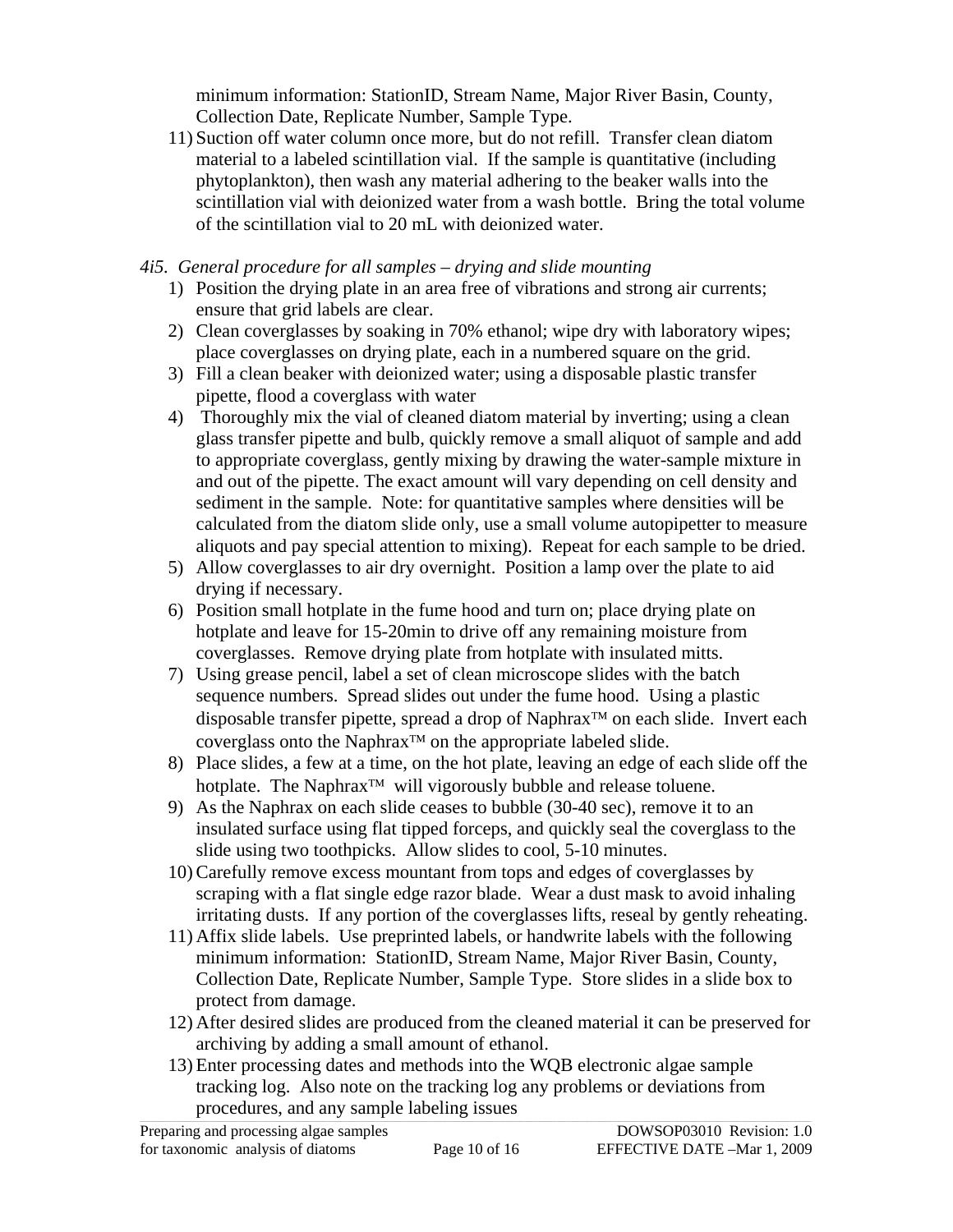#### <span id="page-10-0"></span>**4j. Data and Records Management**

One of the following processing logs will be completed for a batch or set of samples:

- qualitative diatom processing log (used for most routine samples)
- phytoplankton sample processing log
- quantitative algae sample processing log

These logs will be generated by the WQB Monitoring Section sample tracking system, or will be filled in by hand from sample and visit logs, using the forms in Appendix A. Sample processing logs are retained in WQB Monitoring Section files indefinitely.

Samples are retained for 2 years after collection date, or until taxonomic identifications are complete. Cleaned diatom material vials and slides are archived in the DOW biology laboratory, by sampling year.

#### **5. QUALITY CONTROL AND QUALITY ASSURANCE**

The table below summarizes data quality verification steps involved in this procedure. These steps ensure that the sample is appropriate for processing and that the sample's identity is tracked throughout the process. Problems and issues must be documented on processing logs and unresolved issues must be entered into the sample tracking system. In addition to verification steps, all cautions and interferences listed in sections 4e and 4f of this SOP should be observed in order to ensure quality products.

| When              | Inputs                | <b>Element Verified</b> | Verification        |
|-------------------|-----------------------|-------------------------|---------------------|
|                   |                       |                         | Records             |
| before beginning  | algae samples, algae  | completeness of log,    | processing log,     |
| $(4i1-2)$         | sample tracking log   | entries match sample    | sample tracking     |
|                   |                       | container labels        | log                 |
| before beginning  | algae samples, algae  | proper preservation     | processing log,     |
| $(4i1-3)$         | sample tracking log   |                         | sample tracking     |
|                   |                       |                         | log                 |
| before bottling   | processing log,       | completeness of         | none; correct label |
| cleaned material  | bottle labels         | labels, label           | errors before       |
| $(4i4-10)$        |                       | information matches     | proceding           |
|                   |                       | log entries             |                     |
| before lableing   | processing log, slide | completeness of         | none; correct label |
| slides $(4i5-11)$ | labels                | labels, label           | errors before       |
|                   |                       | information matches     | proceding           |
|                   |                       | log entries             |                     |

#### **6. REFERENCES**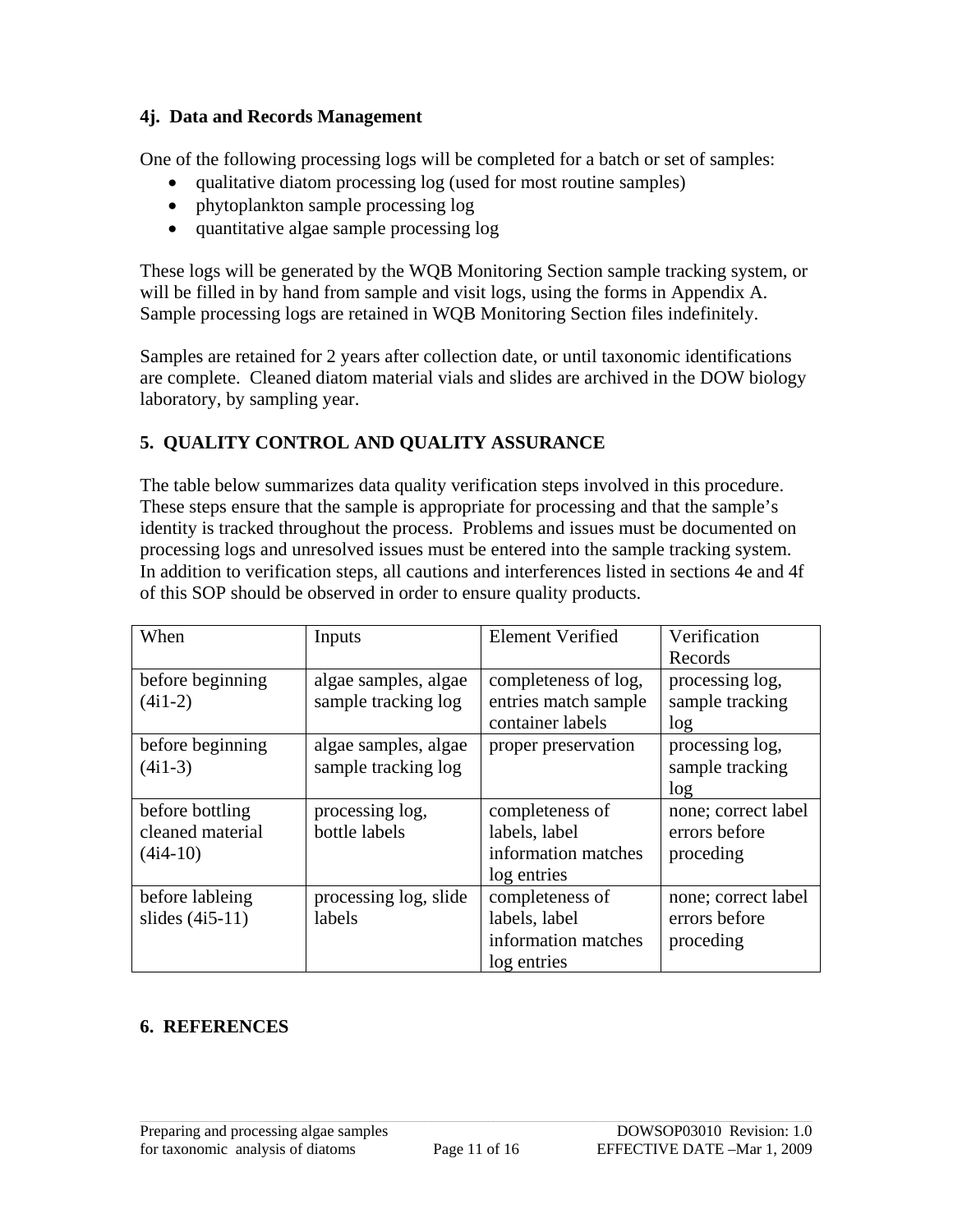1. Kentucky Division of Water, 2008. Methods for Assessing Biological Integrity of Surface Waters in Kentucky, February 2008, Revision 3. Energy and Environment Cabinet, Department for Environmental Protection, Division of Water. Frankfort, KY.

2. Kentucky Division of Water, 2009. Collection methods for benthic algae in wadeable streams, Revision 1.0. Energy and Environment Cabinet, Department for Environmental Protection, Division of Water. Frankfort, KY.

3. Kentucky Division of Water, 2009. EDAS data entry and biological data management, Revision 1.0. Energy and Environment Cabinet, Department for Environmental Protection, Division of Water. Frankfort, KY.

4. Kentucky Division of Water, 2009. Diatom sample taxonomic identifications, Revision 1.0. Energy and Environment Cabinet, Department for Environmental Protection, Division of Water. Frankfort, KY.

5. Barbour, M.T., J. Gerritsen, B.D. Snyder, and J. B. Stribling. 1999. Rapid bioassessment protocols for use in streams and wadeable rivers: periphyton, benthic macroinvertebrates, and fish, second edition. EPA 841-B-99-002. U.S. Environmental Protection Agency; Office of Water, Washington, D.C.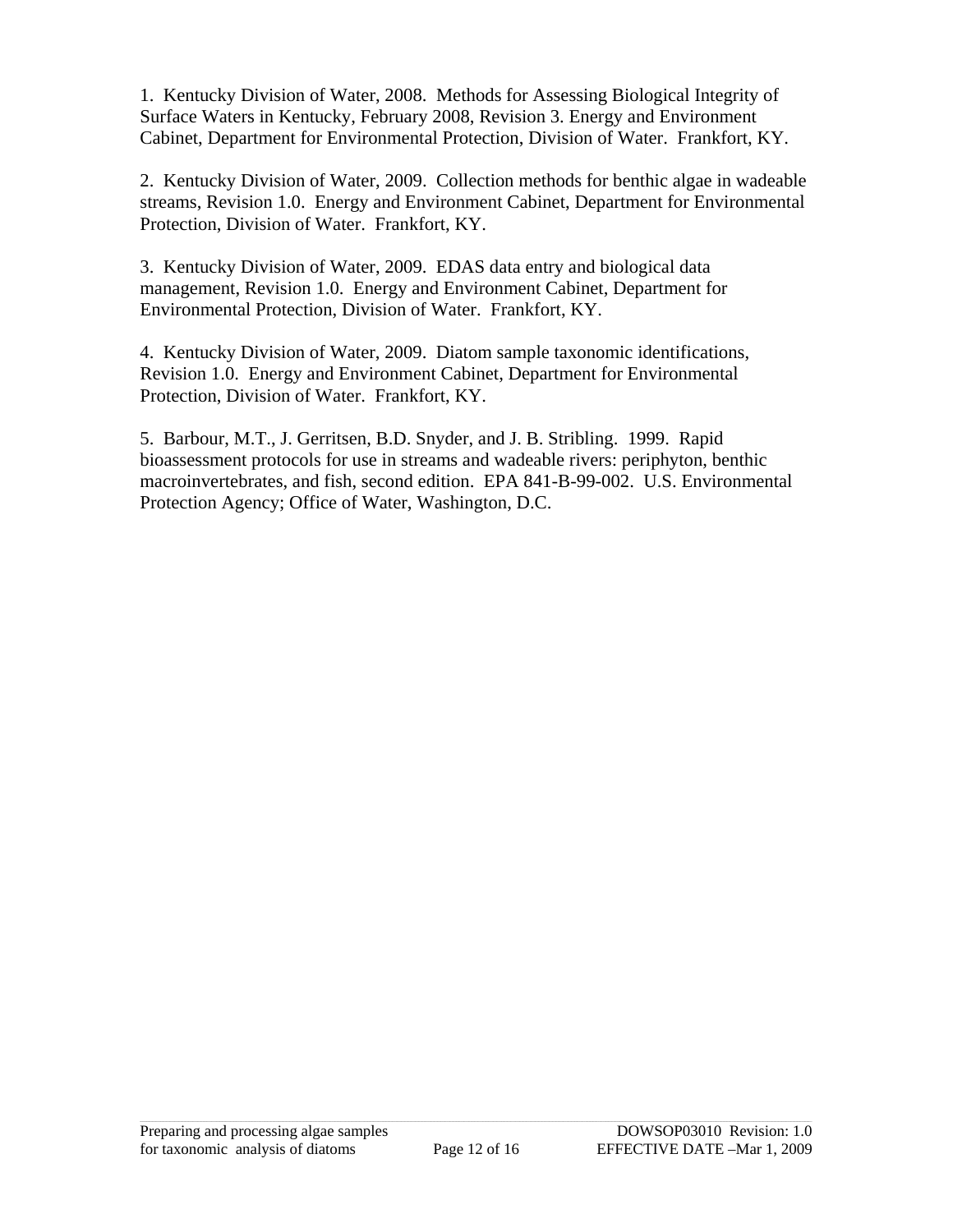#### <span id="page-12-0"></span>**7. ATTACHMENTS/CHECKLISTS AND APPENDICES**

Appendix A: diatom sample processing logs (next page)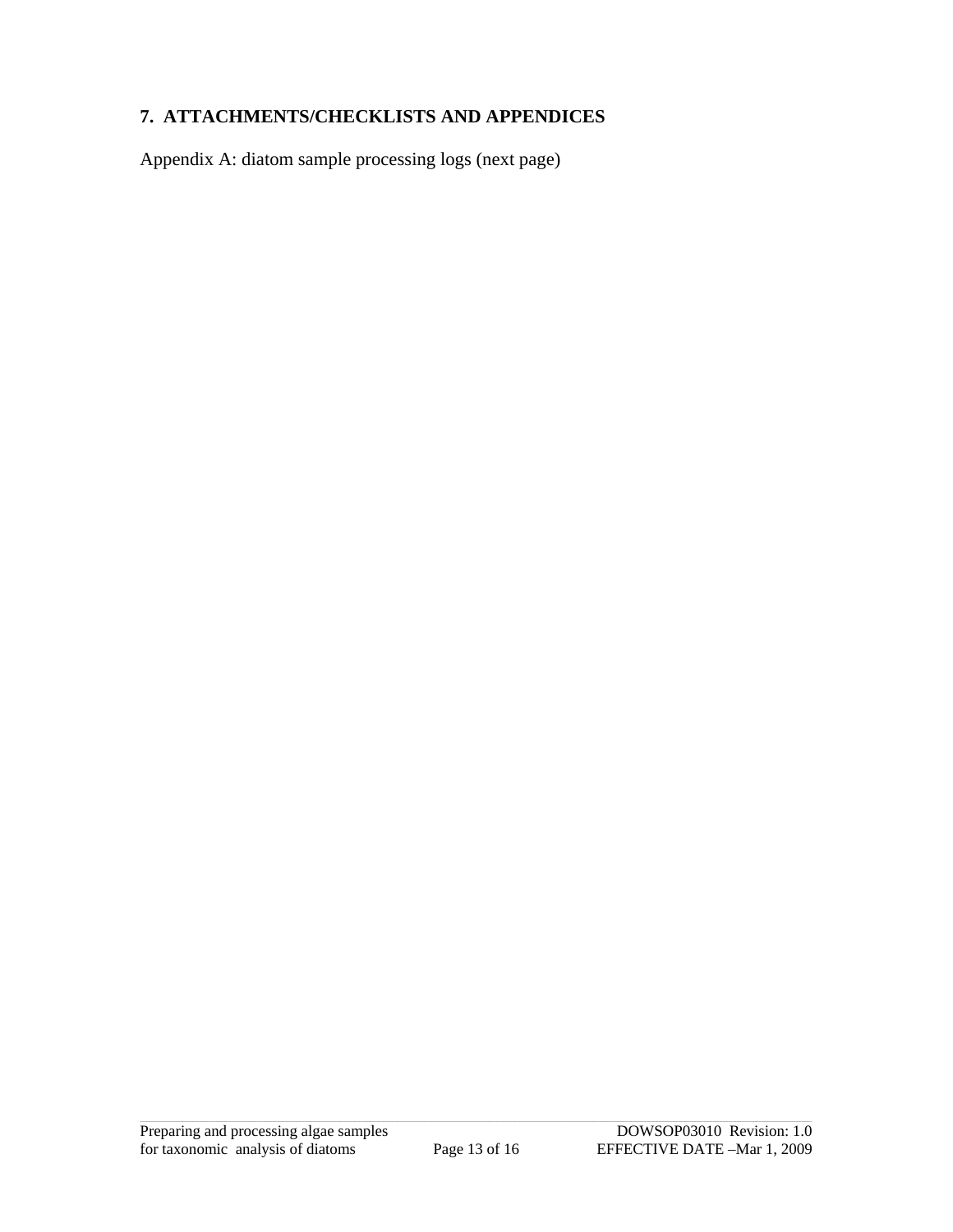#### **Qualitative Diatom Sample Processing Log (QUAL)** Date log generated: \_\_\_\_\_\_\_\_\_\_\_ **Nitric Acid Digestion and Permanent Slide Preparation**

|                |          |                    | Collection | Rep    |                  |              | Date to                 |              |
|----------------|----------|--------------------|------------|--------|------------------|--------------|-------------------------|--------------|
| Batch<br>Seq # | SampleID | <b>Stream Name</b> | Date       | Number | Digested<br>Date | Bottled Date | Slide Date Tracking Log | Processed By |
|                |          |                    |            |        |                  |              |                         |              |
|                |          |                    |            |        |                  |              |                         |              |
|                |          |                    |            |        |                  |              |                         |              |
|                |          |                    |            |        |                  |              |                         |              |
|                |          |                    |            |        |                  |              |                         |              |
|                |          |                    |            |        |                  |              |                         |              |
|                |          |                    |            |        |                  |              |                         |              |
|                |          |                    |            |        |                  |              |                         |              |
|                |          |                    |            |        |                  |              |                         |              |
|                |          |                    |            |        |                  |              |                         |              |
|                |          |                    |            |        |                  |              |                         |              |
|                |          |                    |            |        |                  |              |                         |              |
|                |          |                    |            |        |                  |              |                         |              |
|                |          |                    |            |        |                  |              |                         |              |
|                |          |                    |            |        |                  |              |                         |              |
|                |          |                    |            |        |                  |              |                         |              |
|                |          |                    |            |        |                  |              |                         |              |
|                |          |                    |            |        |                  |              |                         |              |
|                |          |                    |            |        |                  |              |                         |              |
|                |          |                    |            |        |                  |              |                         |              |
|                |          |                    |            |        |                  |              |                         |              |
|                |          |                    |            |        |                  |              |                         |              |
|                |          |                    |            |        |                  |              |                         |              |
|                |          |                    |            |        |                  |              |                         |              |
|                |          |                    |            |        |                  |              |                         |              |
|                |          |                    |            |        |                  |              |                         |              |
|                |          |                    |            |        |                  |              |                         |              |
|                |          |                    |            |        |                  |              |                         |              |
|                |          |                    |            |        |                  |              |                         |              |
|                |          |                    |            |        |                  |              |                         |              |
|                |          |                    |            |        |                  |              |                         |              |
|                |          |                    |            |        |                  |              |                         |              |
|                |          |                    |            |        |                  |              |                         |              |

Preparing and processing algae samples DOWSOP03010 Revision: 1.0 for taxonomic analysis of diatoms Page 14 of 16 EFFECTIVE DATE –Mar 1, 2009

DOWSOP03010 Revision: 1.0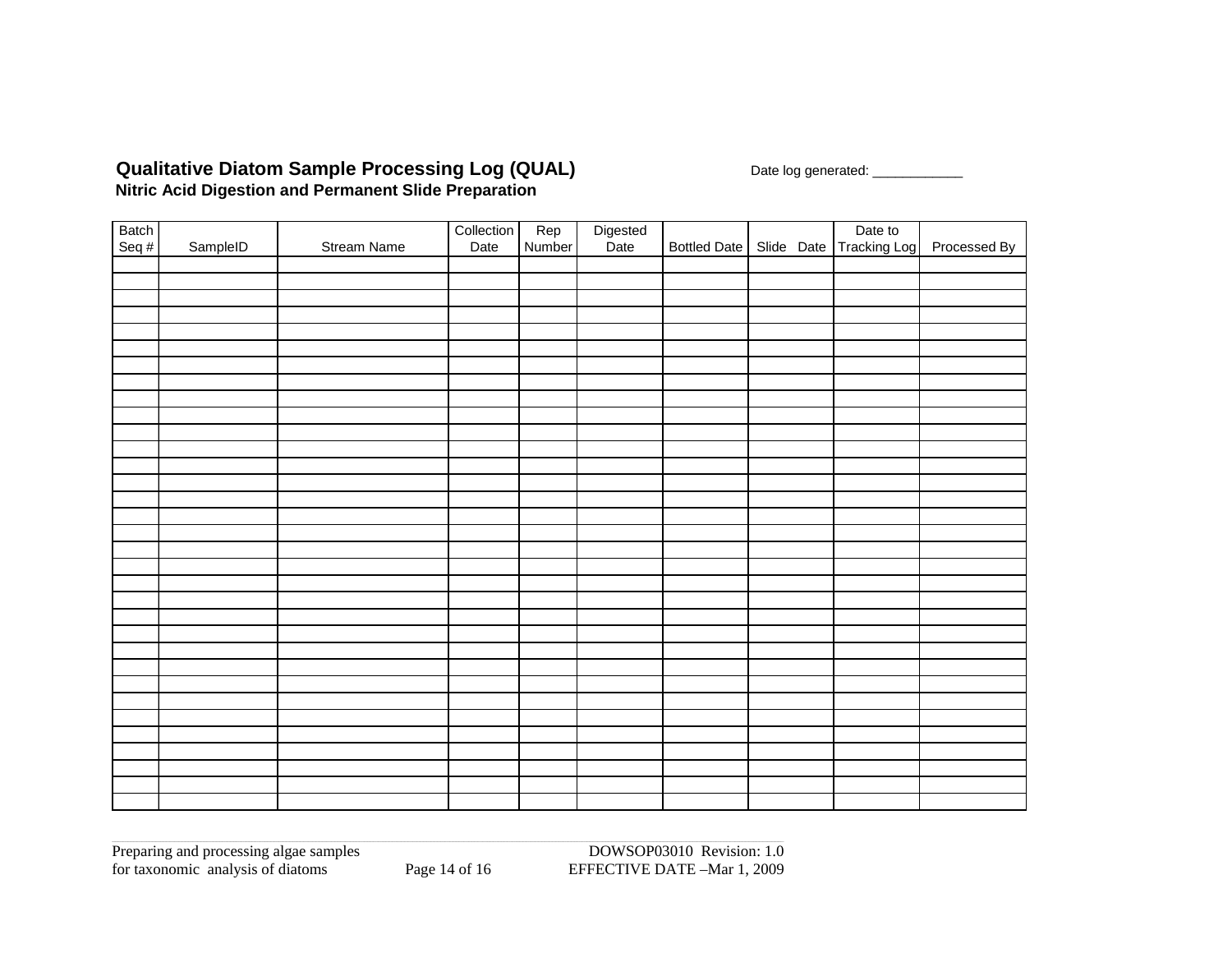#### Quantitative Diatom Sample Processing Log (QUANT) and the contract the contract of the contract of the contract of the contract of the contract of the contract of the contract of the contract of the contract of the contrac **Nitric Acid Digestion and Permanent Slide Preparation**

|               |          |             |            |     | Total | Sub-          |                  |              |                      |  |                                                 |
|---------------|----------|-------------|------------|-----|-------|---------------|------------------|--------------|----------------------|--|-------------------------------------------------|
| Batch<br>Seq# |          |             | Collection | Rep |       | Sample sample | Digested<br>Date |              | Final Bottled<br>Vol |  |                                                 |
|               | SampleID | Stream Name | Date       | Num |       |               |                  | Bottled Date |                      |  | Date to<br>Slide Date Tracking Log Processed By |
|               |          |             |            |     |       |               |                  |              |                      |  |                                                 |
|               |          |             |            |     |       |               |                  |              |                      |  |                                                 |
|               |          |             |            |     |       |               |                  |              |                      |  |                                                 |
|               |          |             |            |     |       |               |                  |              |                      |  |                                                 |
|               |          |             |            |     |       |               |                  |              |                      |  |                                                 |
|               |          |             |            |     |       |               |                  |              |                      |  |                                                 |
|               |          |             |            |     |       |               |                  |              |                      |  |                                                 |
|               |          |             |            |     |       |               |                  |              |                      |  |                                                 |
|               |          |             |            |     |       |               |                  |              |                      |  |                                                 |
|               |          |             |            |     |       |               |                  |              |                      |  |                                                 |
|               |          |             |            |     |       |               |                  |              |                      |  |                                                 |
|               |          |             |            |     |       |               |                  |              |                      |  |                                                 |
|               |          |             |            |     |       |               |                  |              |                      |  |                                                 |
|               |          |             |            |     |       |               |                  |              |                      |  |                                                 |
|               |          |             |            |     |       |               |                  |              |                      |  |                                                 |
|               |          |             |            |     |       |               |                  |              |                      |  |                                                 |
|               |          |             |            |     |       |               |                  |              |                      |  |                                                 |
|               |          |             |            |     |       |               |                  |              |                      |  |                                                 |
|               |          |             |            |     |       |               |                  |              |                      |  |                                                 |
|               |          |             |            |     |       |               |                  |              |                      |  |                                                 |
|               |          |             |            |     |       |               |                  |              |                      |  |                                                 |
|               |          |             |            |     |       |               |                  |              |                      |  |                                                 |
|               |          |             |            |     |       |               |                  |              |                      |  |                                                 |
|               |          |             |            |     |       |               |                  |              |                      |  |                                                 |
|               |          |             |            |     |       |               |                  |              |                      |  |                                                 |
|               |          |             |            |     |       |               |                  |              |                      |  |                                                 |
|               |          |             |            |     |       |               |                  |              |                      |  |                                                 |
|               |          |             |            |     |       |               |                  |              |                      |  |                                                 |
|               |          |             |            |     |       |               |                  |              |                      |  |                                                 |
|               |          |             |            |     |       |               |                  |              |                      |  |                                                 |
|               |          |             |            |     |       |               |                  |              |                      |  |                                                 |
|               |          |             |            |     |       |               |                  |              |                      |  |                                                 |
|               |          |             |            |     |       |               |                  |              |                      |  |                                                 |

Preparing and processing algae samples DOWSOP03010 Revision: 1.0 for taxonomic analysis of diatoms Page 15 of 16 EFFECTIVE DATE –Mar 1, 2009

DOWSOP03010 Revision: 1.0